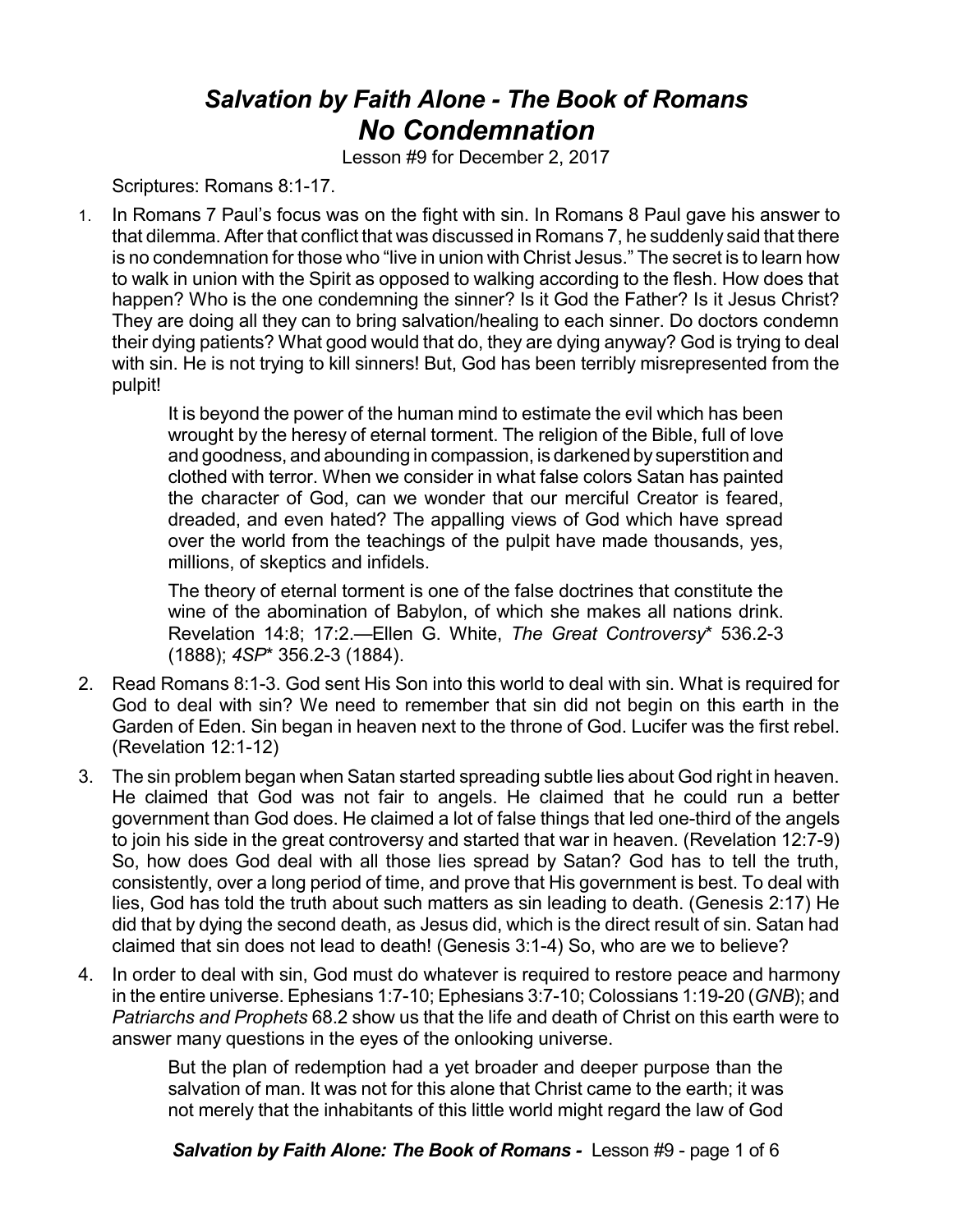as it should be regarded; but it was to vindicate the character of God before the universe. To this result of His great sacrifice–its influence upon the intelligences of other worlds, as well as upon man–the Saviour looked forward when just before His crucifixion He said: "Now is the judgment of this world: now shall the prince of this world be cast out. And I, if I be lifted up from the earth, will draw all unto [69] Me." John 12:31, 32. The act of Christ in dying for the salvation of man would not only make heaven accessible to men, but before all the universe it would justify God and His Son in their dealing with the rebellion of Satan. It would establish the perpetuity of the law of God and would reveal the nature and the results of sin.—Ellen G. White, *Patriarchs and Prophets*\* 68.2.

- 5. That is what is described as the "mystery" or "secret plan" of God. Paul was anxious to tell God's "secret" to everyone! The church is supposed to help God in answering Satan's accusations and questions. (1 Corinthians 4:9) **God is seeking to bring His entire creation–both in heaven and on this earth–back together into peace and harmony. It is much more than just paying some penalty for my sin.** How does the life and death of Jesus bring harmony back to the universe? Did the sinless angels get their questions answered from the life and death of Jesus? Did the fallen angels learn anything? Who was telling the truth in the Garden of Eden? In what sense did God need to be justified? (Romans 3:4, *KJV*)
- 6. The most difficult challenge for God is those of us who live on this earth and are fallen into sin. For the holy angels, trust must be reaffirmed. For us, trust must be established. By coming to this earth and living as a human being from cradle to crucifixion and then rising from the dead, Jesus Christ has come as close to the human family as He could. What has been the result?

Christ the Son of God took on humanity. It was the only way He could relate to us, could be our perfect example, and could become the Substitute who died in our stead. He came "in the likeness of sinful flesh" *(Rom. 8:3)*. As a result, the righteous requirements of the law can be fulfilled in us *(Rom. 8:4)*. In other words, Christ made victory over sin—as well as meeting the positive requirements of the law—possible for those who believe, not as a means of salvation but as the result of it. Obedience to law had not been, nor ever can be, a means of salvation. This was Paul's message and Luther's message. and it must be ours, as well.—*Adult Sabbath School Bible Study Guide*\* for Sabbath, November 25, 2017.

- 7. How did Christ actually accomplish that? Is our trust in God reestablished by looking to the life and death of Jesus? Is the problem a legal one? Or, a faith/trust problem? Don't sinners need a radical attitude change? Was that done instantly by a forensic declaration of "not guilty"? Or, was it done gradually over a period of time through the quiet work of the Holy Spirit? Or, was it both? Compare Romans 7:24-25. Did Paul's attitude change? Martin Luther was a lawyer, and he had lived under a church system that "required" a lot of works in order to be saved. He wanted to make it clear that all those works were not necessary. So, he said, "We are justified by faith alone." (Romans 1:17) Luther added the word *alone*.
- 8. Read Romans 8:1 again. What does it mean to say that there is now no condemnation to those who are in union with Christ Jesus? Paul suggested that the person who is still living according to his old desires is under the condemnation of death. (Romans 7:11,13,24) Such a person is still living according to the law of sin. (Romans 7:23,25) He is also in a terrible state of wretchedness. (Romans 7:24)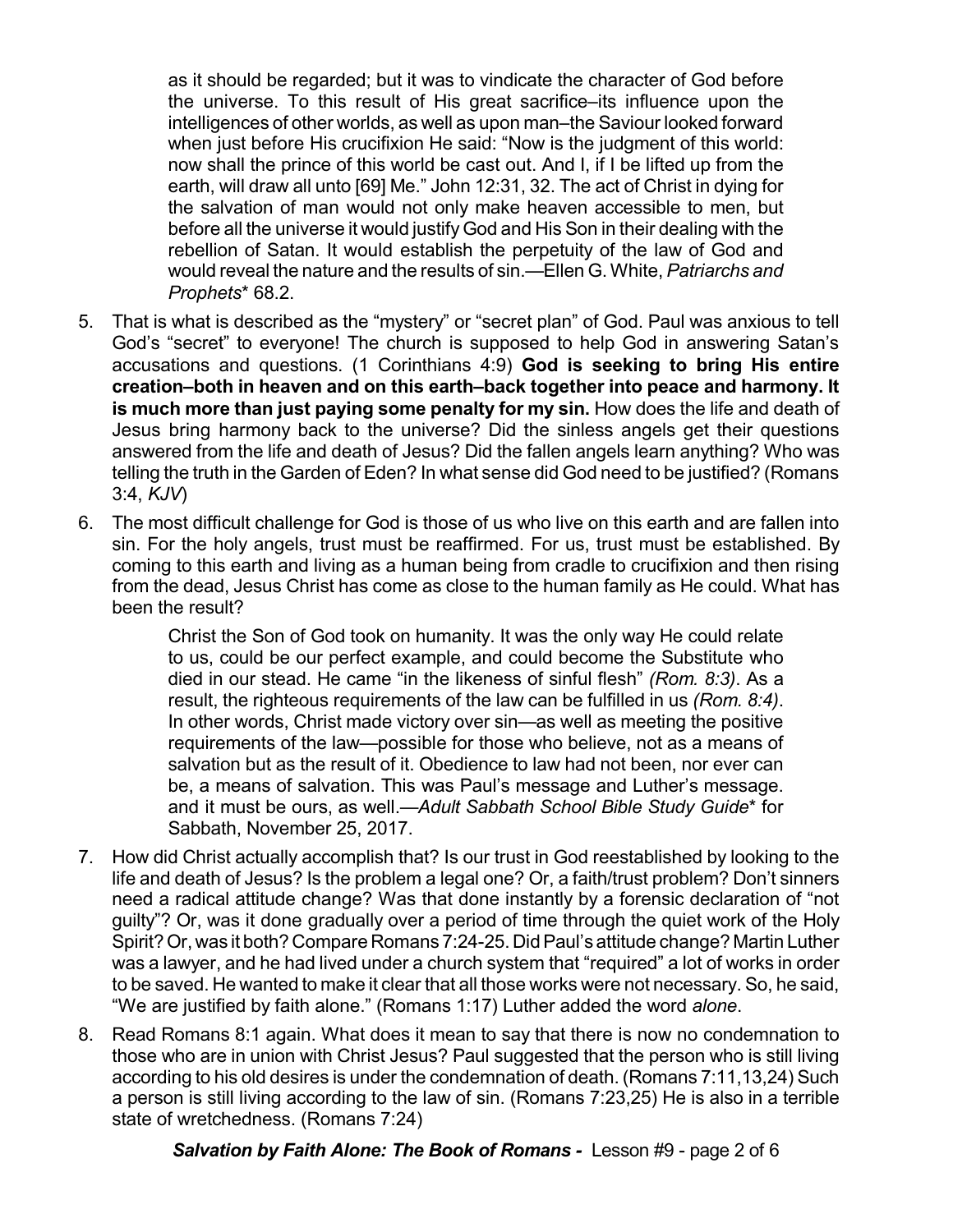But then the person surrenders to Jesus, and an immediate change is wrought in his or her [legal?] standing with God. Formerly condemned as a lawbreaker, **that person now stands perfect in the sight of God**, stands as if he or she had never sinned, because **the righteousness of Jesus Christ completely covers that person.** There is no more condemnation, not because the person is faultless, sinless, or worthy of eternal life (he or she is not!) but because Jesus' perfect life record stands in the person's stead; thus, there is no condemnation.—*Adult Sabbath School Bible Study Guide*\* for Sunday, November 26. [Bold type and content in brackets are added; parentheses and content in parentheses are in the original.]

How does that covering fit with Zechariah 3:1-5?

- 9. Who was condemning us while we were still in sin? Was it God? In what sense does Christ's righteousness "cover us"? Can guilt or sin be moved around or covered? Doesn't our guardian angel still know what kind of people we are? Does God the Father serving as a Judge (Or, is Jesus the Judge? [See John 5:22.]) in the courts of heaven not have 20/20 vision? When He looks at us, is He unable to see the truth about us? Are the heavenly records defective because of missing data? **Is His omniscience compromised by this change? Or, does God just choose to overlook our sins? If so, why did Jesus have to die to make that possible?** Who else is present at the judgment? (Daniel 7:9-10)
- 10. It is important to note that in this chapter, Paul suggested that there are only two choices. We can serve the sin master; or, we can serve the Son Master. There is no other option. If we are serving sin, we are still slaves. If we are serving Christ, we have freedom.

Every soul that refuses to give himself to God is under the control of another power. He is not his own. He may talk of freedom, but he is in the most abject slavery.... While he flatters himself that he is following the dictates of his own judgment, he obeys the will of the prince of darkness. Christ came to break the shackles of sin-slavery from the soul.—Ellen G. White, *The Desire of Ages*\* 466.3.

- 11. Could you outline or explain briefly in a paragraph or two exactly how Christ frees us from the condemnation of sin? God is challenging us to be His sons, daughters, and heirs. We must reject the lies of Satan. We must learn to trust God. This changes everything. Our past history does not really matter. Does this take all the fun out of life? Or, does sin have terrible consequences even in this life?
- 12. Is it really possible to be instantly changed from being a rebellious child of the Devil to being a perfectly obedient child of God? Our ultimate goal is to be Christ-like. Is that easy?

All true obedience comes from the heart. It was heart work with Christ. And if we consent, He will so identify Himself with our thoughts and aims, so blend our hearts and minds into conformity to His will, that when obeying Him we shall be but carrying out our own impulses. The will, refined and sanctified, will find its highest delight in doing His service. When we know God as it is our privilege to know Him, our life will be a life of continual obedience. Through an appreciation of the character of Christ, through communion with God, sin will become hateful to us.—Ellen G. White, *Desire of Ages*\* 668.3.

How does that compare with your life?

13. How do we actually take on the characteristics of Jesus Christ? When you think about God–especially the Father–do you think of Him more as a Father? Or, more like a Mother?

*Salvation by Faith Alone: The Book of Romans -* Lesson #9 - page 3 of 6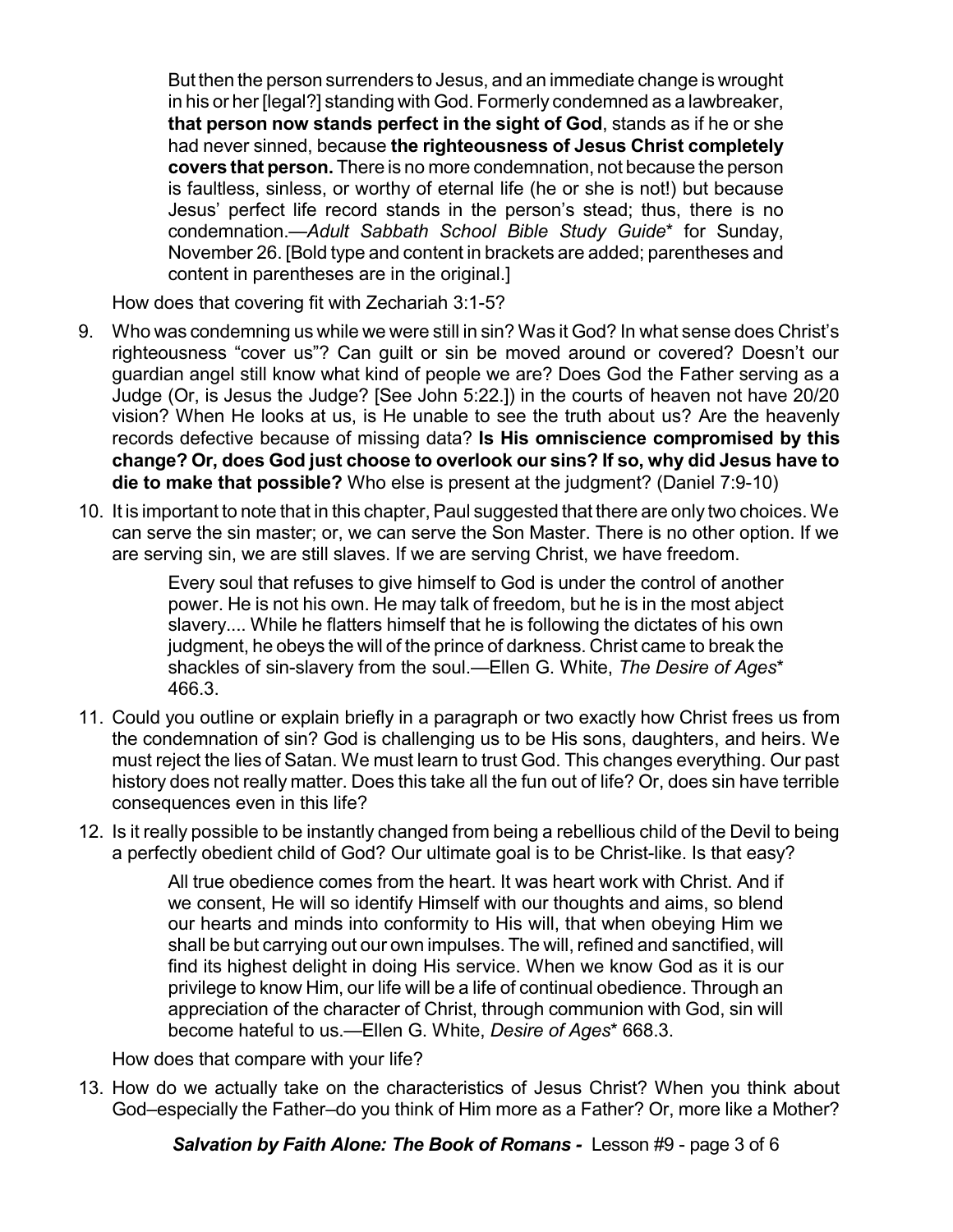Or, maybe a Brother or Sister? Or, in your mind, is He more like a police officer? Or, a judge?

- 14. Some Christians emphasize the fact that we "die with Christ." What does that mean? When does that actually happen? Is that the truth about baptism? Is it a mystical experience? We love to believe that we are in charge of our lives! Every time we commit a sin, we are saying to God: "I believe that, right now, it will be more fun or more rewarding or better for me to do my will instead of your will! I will come back to your plan later."
- 15. There are many things that the law cannot do for us. Read Romans 8:3-4. Notice what God does for us that the law cannot do: 1) God dealt with sin; 2) He condemned sin in the flesh (it has awful consequences); and 3) He met the righteous demands of the law. Are those demands of the law equal to demands from God? Does the law have any right to demand anything? What is it that we can now do that we could not do before? Can we live a life that meets the righteous demands of the law? Can we crucify the flesh? (Galatians 5:24) Could we actually reflect the character of Christ?
- 16. Have you thought about the implications of what it means to be a slave? Is your life a life of slavery to sin? Remember that "sin pays its wage: death!" (See Romans 6:23.) Does God declare us right? Or, does He actually set us right? Is there a difference?
- 17. Read Romans 8:5-8. Do these verses carefully identify the differences between living according to one's old worldly self and living according to the Spirit? Do they make it clear that we cannot obey the law and that we cannot please God so long as we are living the old worldly kind of lives. We are, in fact, in a state of enmity against God. Is God's plan really the right way to live? We must discover how to learn from other people's mistakes.
- 18. Paul was trying to convince a group of formerly-Jewish Christians that Jesus Christ–the Messiah promised in the Old Testament–was the One on whom they needed to fasten their hopes instead of looking to the old Jewish system. What would you say if you were in Paul's place trying to convince them?
- 19. Read Romans 8:9-14. In these verses we are clearly told that if we are not living according to the Spirit, we do not belong to Christ. However, if we live in union with Christ, "the Spirit becomes life for us"–"He is our righteousness." What do these phrases actually mean? Compare these verses in *The Message–*paraphrase of the Bible.
	- **Romans 8:9-11:** But if God himself has taken up residence in your life, you can hardly be thinking more of yourself than of him. Anyone, of course, who has not welcomed this invisible but clearly present God, the Spirit of Christ, won't know what we're talking about. But for you who welcome him, in whom he dwells—even though you still experience all the limitations of sin—you yourself experience life on God's terms. It stands to reason, doesn't it, that if the alive-and-present God who raised Jesus from the dead moves into your life, he'll do the same thing in you that he did in Jesus, bringing you alive to himself? When God lives and breathes in you (and he does, as surely as he did in Jesus), you are delivered from that dead life. With his Spirit living in you, your body will be as alive as Christ's!
	- **12-14** So don't you see that we don't owe this old do-it-yourself life one red cent. There's nothing in it for us, nothing at all. The best thing to do is give it a decent burial and get on with your new life. God's Spirit beckons. There are things to do and places to go!—Peterson, E. H. (2005). *The Message: the Bible in Contemporary Language*\* (Romans 8:9–14). Colorado Springs, CO:

*Salvation by Faith Alone: The Book of Romans -* Lesson #9 - page 4 of 6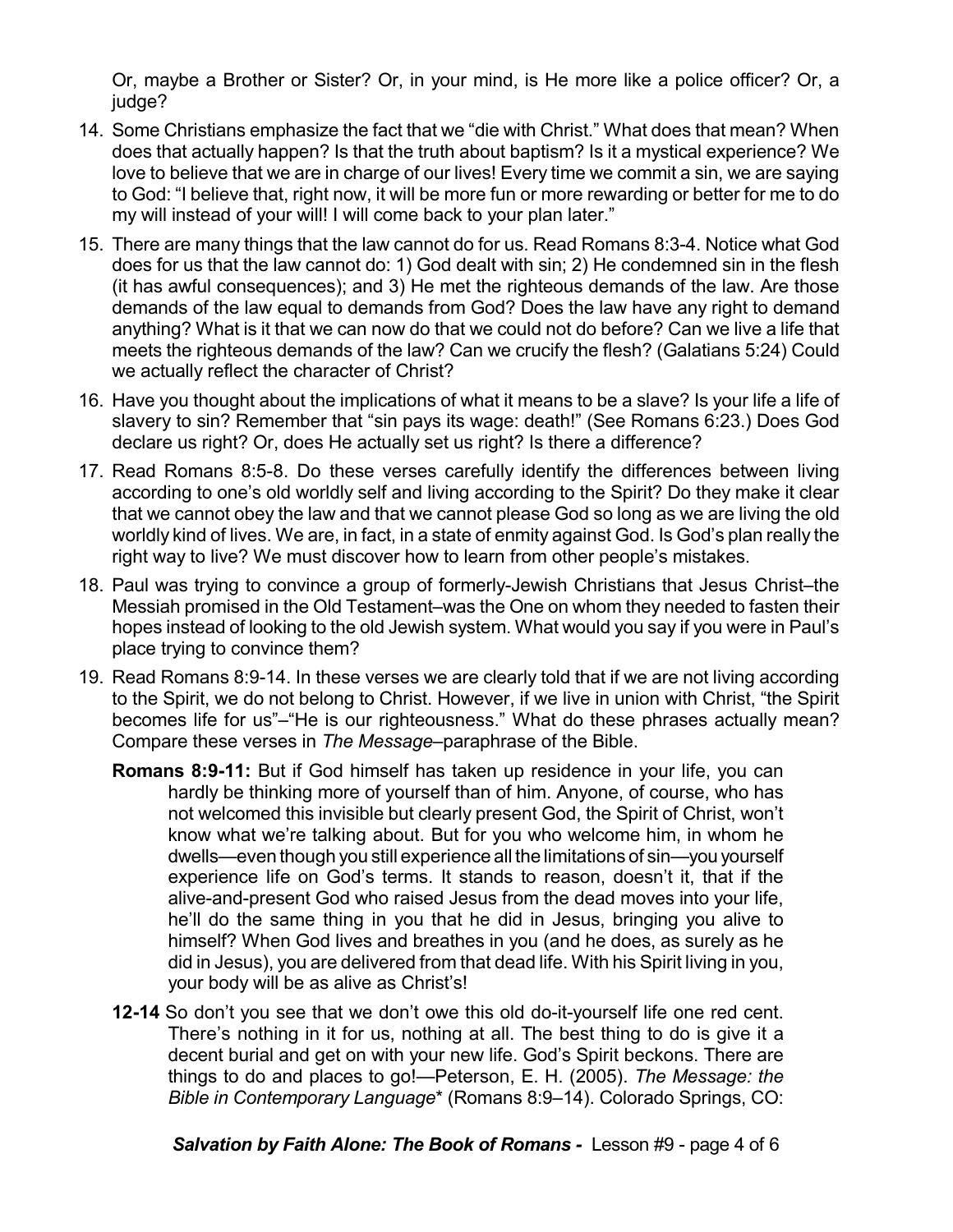NavPress. [Content in parentheses is in the original.]

- 20. What does it mean to use the Spirit to put to death the deeds of the body? Have you experienced that personally?
- 21. In light of all the suggestions about how God does so many things for us and on our behalf, what does it mean to die daily? We are never supposed to serve sin again! Is it easy to stop sinning? How do we keep our eyes focused on Jesus Christ?

Thus, after conversion there still will be a struggle against sin. The difference is that the person in whom the Spirit dwells now has divine power for victory. Furthermore, because the person has been so miraculously freed from the slave master of sin, **he or she is obligated never to serve sin again....**

The new relationship is described as freedom from fear. Slaves are in bondage. They live in a state of constant fear of their master. They stand to gain nothing from their long years of service.

Not so with those who accept Jesus Christ. First, they render voluntary service. Second, they serve without fear, for "perfect love casteth out fear" *(1 John 4:18)*. Third, adopted as children, they become heirs to an inheritance of infinite worth.—*Adult Teacher's Sabbath School Bible Study Guide*\* 115-116. [Bold type is added.]

The spirit of bondage is engendered by seeking to live in accordance with legal religion, through striving to fulfill the claims of the law in our own strength. There is hope for us only as we come under the Abrahamic covenant, which is the covenant of grace by faith in Christ Jesus.—Ellen G. White Comments, *The SDA Bible Commentary*,\* vol. 6, 1077.

It is a law both of the intellectual and the spiritual nature that by beholding we become changed. The mind gradually adapts itself to the subjects upon which it is allowed to dwell. It becomes assimilated to that which it is accustomed to love and reverence.—Ellen G. White, *Great Controversy*\* 555.1.

22. Is this the only way that such an incredible change can take place? Don't children become like their parents? So, what are we putting into our minds? TV? Internet? Movies? Bible? How does God determine who is safe to save?

> Jesus came to our world to bring divine power to man, that through his grace, we might be transformed into his likeness. When it is in the heart to obey God, [Would you say during the struggle of Romans 7 it was in Paul's heart to obey God? Remember that the heart is where a man does his thinking. He said: "With my mind I serve the Law of God." He wanted to do what was right. It was in his heart to obey God. Wasn't it? When it is in the heart to obey God,] when efforts are put forth to this end, [there is an effort there, there is a struggle there, there is a willingness to perform,] Jesus accepts this disposition [this desire to do it,] and effort as man's best service and he makes up for the deficiency with his own divine merit.—Ellen G. White, Morning Talk at Basel, Switzerland, September 17, 1885; *The Signs of the Times*,\* June 16, 1890, par. 6; *1SM*\* 382.2; *FW*\* 50.1; *ML*\* 250.6; *NL*\* 37.3; *TMK*\* 229.4. [Content in brackets is added.]

23. Read Romans 8:15-17. What are the major changes that take place when we stop being slaves to sin and become children of God? The child of God will sincerely want to serve Him. And he can do so without fear. He has the right to an inheritance that will continue forever.

*Salvation by Faith Alone: The Book of Romans -* Lesson #9 - page 5 of 6